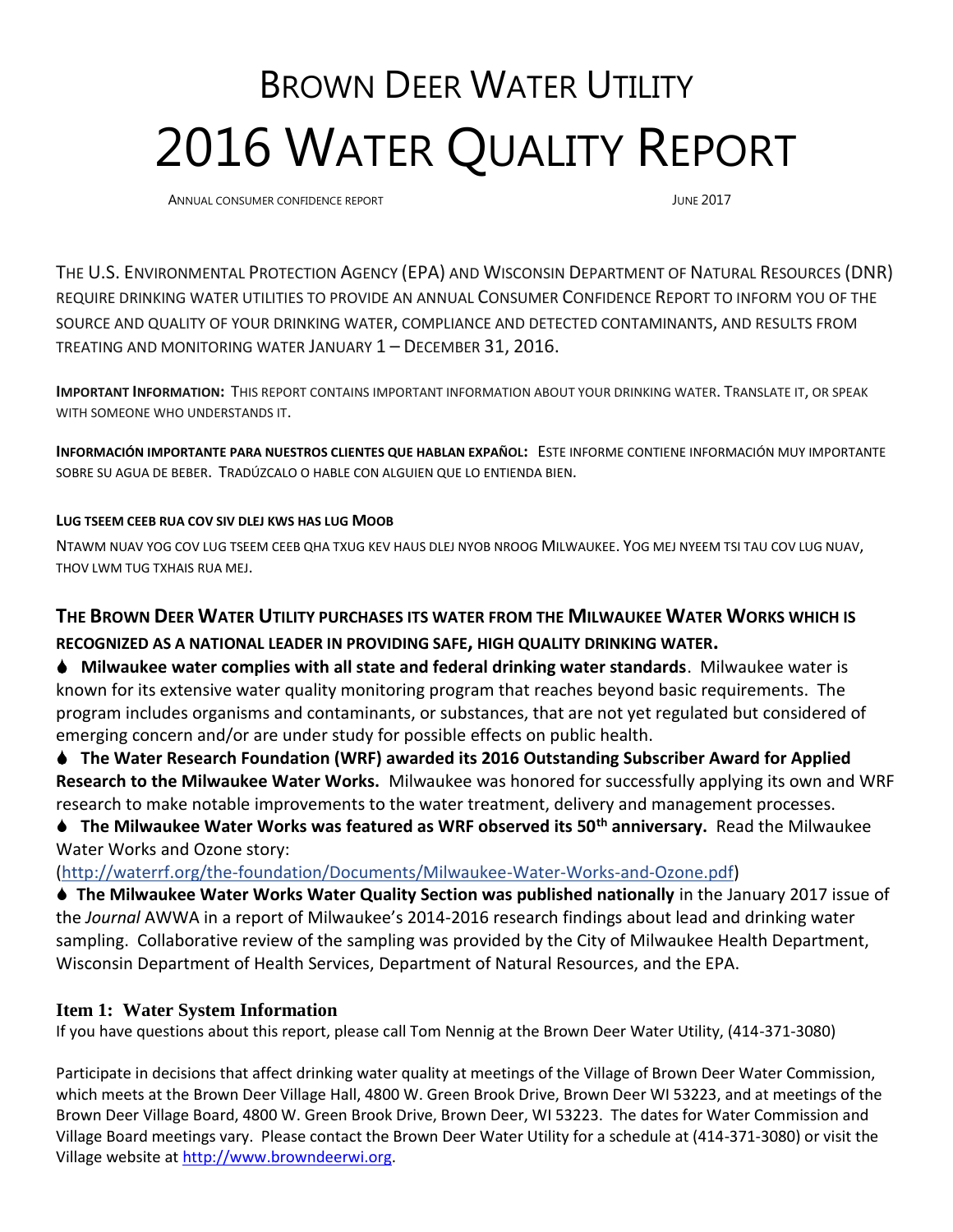**ITEM 2: SOURCE OF Water** Brown Deer Water Public Utility is a consecutive system of the Milwaukee Water Works. The Milwaukee Water Works water source is surface water from Lake Michigan.

# **ITEM 3: DEFINITIONS**

| $\hat{\phantom{a}}$     | "less than" or not detected                                                                                                                                                                                                                                                                                                                                                                                                                                                        |
|-------------------------|------------------------------------------------------------------------------------------------------------------------------------------------------------------------------------------------------------------------------------------------------------------------------------------------------------------------------------------------------------------------------------------------------------------------------------------------------------------------------------|
| AL                      | Action Level: The concentration of a contaminant which, if exceeded, triggers treatment or other requirement that a<br>water system must follow. Action Levels are reported at the 90 <sup>th</sup> percentile for homes at greatest risk.                                                                                                                                                                                                                                         |
| <b>Haloacetic Acids</b> | HAA5: Monochloroacetic acid, dichloroacetic acid, trichloroacetic acid, monobromoacetic acid, dibromoacetic acid,<br>tribromoacetic acid, bromochloroacetic acid, dibromochloroacetic acid, and bromodichloroacetic acid.                                                                                                                                                                                                                                                          |
| <b>HA</b>               | Health Advisory: An estimate of acceptable drinking water levels for a chemical substance based on health effects<br>information;<br>a Health Advisory is not a legally enforceable federal standard, but serves as technical guidance to assist federal, state<br>and local officials.                                                                                                                                                                                            |
| <b>Median</b>           | The middle value of the entire data set for the parameter (range from high to low)                                                                                                                                                                                                                                                                                                                                                                                                 |
| µg/L                    | Microgram per liter or parts per billion                                                                                                                                                                                                                                                                                                                                                                                                                                           |
| <b>MCL</b>              | Maximum Contaminant Level: The highest level of a contaminant allowed in drinking water. MCLs are set as close to the<br>MCLGs as feasible using the best available treatment technology.                                                                                                                                                                                                                                                                                          |
| <b>MCLG</b>             | Maximum Contaminant Level Goal: The level of a contaminant in drinking water below which there is no known or<br>expected risk to health. MCLGs allow for a margin of safety.                                                                                                                                                                                                                                                                                                      |
| <b>MRDL</b>             | Maximum residual disinfectant level: The highest level of a disinfectant allowed in drinking water. There is convincing<br>evidence that addition of a disinfectant is necessary for control of microbial contaminants.                                                                                                                                                                                                                                                            |
| <b>MRDLG</b>            | Maximum residual disinfectant level goal: The level of a drinking water disinfectant below which there is no known or<br>expected risk to health. MRDLGs do not reflect the benefits of the use of disinfectants to control microbial contaminants.                                                                                                                                                                                                                                |
| mg/L                    | Milligram per liter or parts per million                                                                                                                                                                                                                                                                                                                                                                                                                                           |
| <b>NA</b>               | Not Applicable                                                                                                                                                                                                                                                                                                                                                                                                                                                                     |
| ng/L                    | Nanogram per liter                                                                                                                                                                                                                                                                                                                                                                                                                                                                 |
| ΝR                      | Not Regulated                                                                                                                                                                                                                                                                                                                                                                                                                                                                      |
| <b>NTU</b>              | Nephelometric Turbidity Unit: A unit to measure turbidity.                                                                                                                                                                                                                                                                                                                                                                                                                         |
| pCi/L                   | Picocuries per Liter: A measure of radioactivity. A picocurie is 10-12 curies.                                                                                                                                                                                                                                                                                                                                                                                                     |
| <b>RAA</b>              | Running Annual Average: The average of four quarterly samples collected in one 12-month period.                                                                                                                                                                                                                                                                                                                                                                                    |
| TΤ                      | Treatment Technique: A required process intended to reduce the level of a contaminant in drinking water                                                                                                                                                                                                                                                                                                                                                                            |
| <b>Trihalomethanes</b>  | TTHMs: Chloroform, bromodichloromethane, dibromochloromethane, and bromoform                                                                                                                                                                                                                                                                                                                                                                                                       |
| <b>Turbidity</b>        | Turbidity has no health effects. However, turbidity can interfere with disinfection and provide a medium for microbial<br>growth. Turbidity may indicate the presence of disease-causing organisms. These organisms include bacteria, viruses, and<br>parasites that can cause symptoms such as nausea, cramps, diarrhea, and associated headaches. For 2015, the highest<br>combined filter effluent value detected or Maximum Value was 0.21 NTU and < 0.3 NTU 100% of the time. |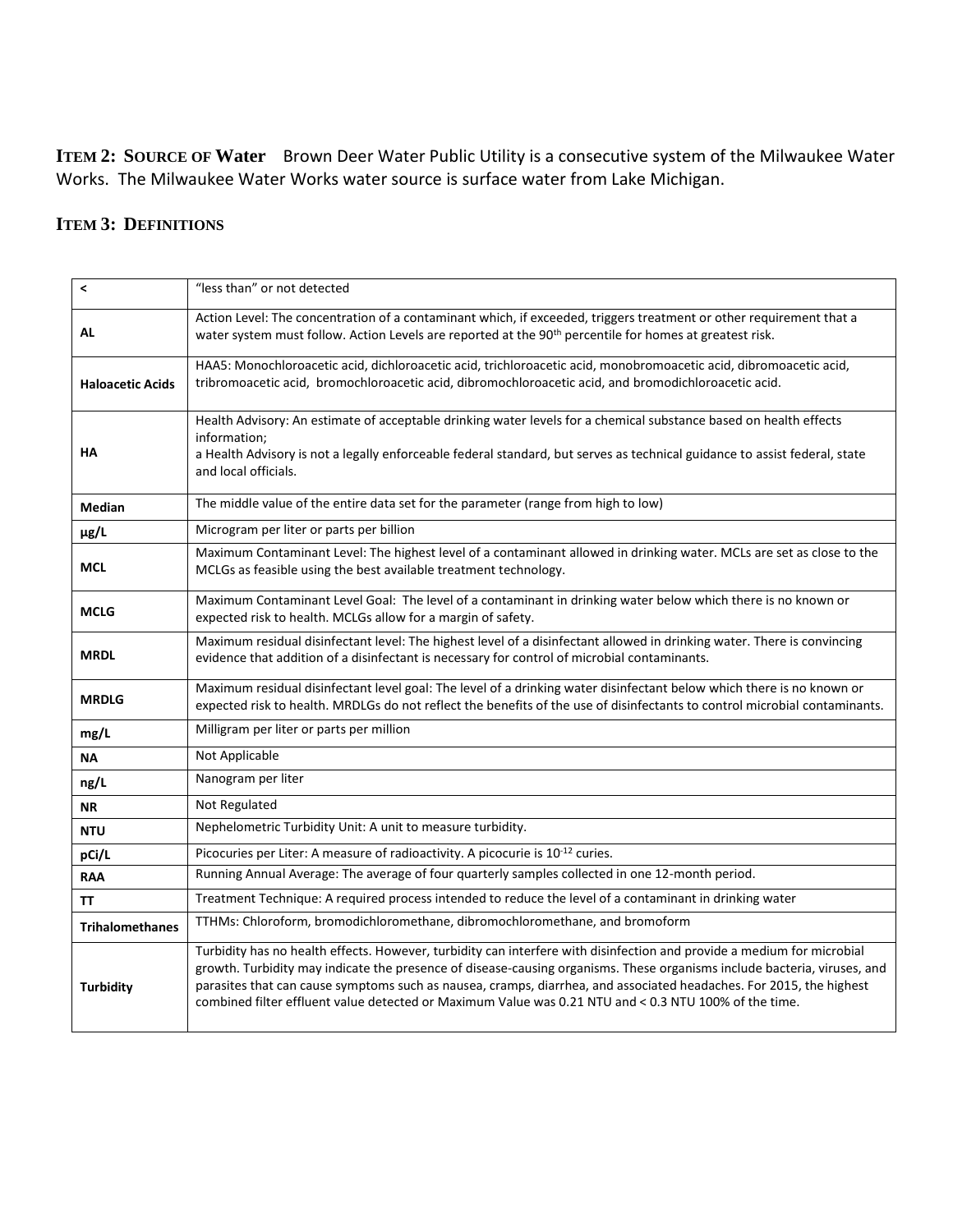**Item 4: Detected Contaminants – Primary** The tables on the following pages show the regulated contaminants, or substances, detected in Milwaukee's drinking water during 2016. It also includes all contaminants tested for in the most recent (2013) Unregulated Contaminant Monitoring Rule – Phase 3 (UCMR-3) mandatory monitoring program. **All contaminant levels are within applicable state and federal laws.** The tables contain the name of each contaminant, the highest level regulated (Maximum Contaminant Level, or MCL), the ideal goals for public health (Maximum Contaminant Level Goal, or MCLG), the median value detected, the usual sources of such contamination, possible health effects, and footnotes explaining the findings and units of measurement. The presence of a substance in drinking water does not necessarily indicate the water poses a health risk. Certain quantities of some substances are essential to good health, but excessive quantities can be hazardous.

| <b>Primary Contaminants</b>                               |                   |                                       |                            |                                  |                                                    |                   |                                                                                                                                                                                                                      |
|-----------------------------------------------------------|-------------------|---------------------------------------|----------------------------|----------------------------------|----------------------------------------------------|-------------------|----------------------------------------------------------------------------------------------------------------------------------------------------------------------------------------------------------------------|
| Substance                                                 | Ideal<br>Goals    | <b>Highest Level Allowed</b><br>(MCL) | <b>Median Value</b>        | <b>Highest Level</b><br>Detected | Source(s) of<br>Contaminant                        | Meets<br>Standard | <b>Health Effects</b>                                                                                                                                                                                                |
|                                                           | (MCGL)            |                                       |                            |                                  |                                                    |                   |                                                                                                                                                                                                                      |
| Antimony                                                  | $6 \text{ ug/L}$  | 6 ug/L                                | $0.15$ ug/L                | $0.16$ ug/L                      | Natural deposits                                   | Yes               | Increase in blood cholesterol; decrease in blood sugar                                                                                                                                                               |
| Arsenic                                                   | $10 \text{ ug/L}$ | $10 \text{ ug/L}$                     | $0.5 \text{ ug/L}$         | $0.5$ ug/L                       | Natural deposits                                   | Yes               | Skin damage or problems with circulatory systems, and may have increased<br>risk of getting cancer                                                                                                                   |
| Atrazine                                                  |                   | 3 ug/L                                | $0.02$ ug/L                | $0.02$ ug/L                      | Herbicide                                          | Yes               | Cardiovascular system or reproductive problems                                                                                                                                                                       |
| Barium                                                    | $2$ mg/L          | $2$ mg/L                              | $0.019$ mg/L               | $0.019$ mg/L                     | Natural deposits                                   | Yes               | Increase in blood pressure                                                                                                                                                                                           |
| Bromate                                                   | $10 \text{ ug/L}$ | 10 ug/L RAA                           | $3.2 \text{ ug/L}$         | 7.6 ug/L                         | <b>Byproduct of drinking</b><br>water disinfection | Yes               | Increased risk of cancer                                                                                                                                                                                             |
| Chlorate                                                  | <b>NA</b>         | <b>NR</b>                             | 82 ug/L                    | 210 ug/L                         | <b>Byproduct of drinking</b><br>water disinfection | <b>NR</b>         | Affects red blood cells oxygen carrying capacity, effects on thyroid function.                                                                                                                                       |
| Chlorine, total<br><b>BD</b>                              | $4$ mg/L          | $4$ mg/L                              | $.82$ mg/L                 | 1.23mg/L                         | Residual of drinking<br>water disinfection         | Yes               | Eye/nose irritation; stomach discomfort                                                                                                                                                                              |
| Chlorite                                                  | $0.8$ mg/L        | $1.0$ mg/L                            | $0.003$ mg/L               | $0.004$ mg/L                     | <b>Byproduct of drinking</b><br>water disinfection | Yes               | Anemia; infants and young children: nervous system effects                                                                                                                                                           |
| Chromium, hexavalent                                      | <b>NA</b>         | <b>NR</b>                             | $0.19$ ug/L                | $0.23$ ug/L                      | Natural deposits and<br>manufacturing              | <b>NR</b>         | Effects on the liver, kidney, gastrointestinal and immune systems.                                                                                                                                                   |
| Chromium, total                                           | <b>NA</b>         | $100 \text{ ug/L}$                    | $0.5 \text{ ug/L}$         | $0.5 \text{ ug/L}$               | Natural deposits and<br>manufacturing              | Yes               | Chromium (III) is an essential element in humans, with a daily intake of 50 to<br>200 ug/d recommended for adults                                                                                                    |
| Copper                                                    | $1.3$ mg/L        | 1.3mg/L                               | <0.002mg/L                 | $0.016$ mg/L                     | Corrosion of<br>household plumbing<br>systems      | Yes               | Gastrointestinal distress,<br>Long term exposure liver or kidney damage                                                                                                                                              |
| Fluoride                                                  | 4 mg/L            | $4$ mg/L                              | $0.57$ mg/L                | $0.69$ mg/L                      | Water treatment<br>additive<br>Natural deposits    | Yes               | Bone disease (pain and tenderness of the bones); Children may get mottled<br>teeth                                                                                                                                   |
| Haloacetic Acids, Total                                   |                   | 60 ug/L                               | 3.55 ug/L                  | $5.1$ ug/L                       | Byproduct of drinking<br>water disinfection        | Yes               | Increased risk of cancer                                                                                                                                                                                             |
| Individual Haloacetic<br>Acids                            |                   |                                       |                            |                                  |                                                    |                   |                                                                                                                                                                                                                      |
| Dibromoacetic Acid                                        |                   |                                       | $0.5 \text{ ug/L}$         | $0.78$ ug/L                      |                                                    |                   |                                                                                                                                                                                                                      |
| Monobromoacetic Acid                                      |                   |                                       | $0.0 \text{ ug/L}$         | $0.31$ ug/L                      |                                                    |                   |                                                                                                                                                                                                                      |
| Monochloroacetic Acid                                     |                   |                                       | $0.0 \text{ ug/L}$         | $0.0 \text{ ug/L}$               |                                                    |                   |                                                                                                                                                                                                                      |
| Dichloroacetic Acid                                       |                   |                                       | $1.75$ ug/L                | $3.4 \text{ ug/L}$               |                                                    |                   |                                                                                                                                                                                                                      |
| Trichloroacetic Acid                                      |                   |                                       | 0.885 ug/L                 | $1.5 \text{ ug/L}$               |                                                    |                   |                                                                                                                                                                                                                      |
|                                                           |                   |                                       |                            |                                  |                                                    |                   |                                                                                                                                                                                                                      |
| <b>Heterotrophic Plate</b>                                | <b>NA</b>         | T                                     | Met                        | Met                              | Naturally present in                               | Yes               | HPC has no health effects; it is an analytic method used to measure the<br>variety of bacteria that are common in water                                                                                              |
| Count<br>Nitrate, as N                                    |                   | $10$ mg/L                             | Requirement<br>$0.41$ mg/L | Requirement<br>.70 mg/L          | the environment                                    | Yes               | Infants below the age of six months who drink water containing nitrate in<br>excess of the MCL could become seriously ill and, if untreated, may die.                                                                |
| Nitrite, as N                                             |                   | $1$ mg/L                              | $0.003$ mg/L               | $0.024$ mg/L                     |                                                    | yes               | Symptoms include shortness of breath and blue-baby syndrome<br>Infants below the age of six months who drink water containing nitrate in<br>excess of the MCL could become seriously ill and, if untreated, may die. |
| Perchlorate                                               | <b>NA</b>         | <b>Regulation Pending</b>             | $0.13$ ug/L                | $0.14$ ug/L                      | Byproduct of drinking                              | <b>NR</b>         | Symptoms include shortness of breath and blue-baby syndrome<br>Inhibits the absorption of iodine by the thyroid gland, leading to                                                                                    |
|                                                           |                   | <b>NR</b>                             |                            |                                  | water disinfection                                 |                   | developmental and learning disabilities in children.                                                                                                                                                                 |
| Strontium<br>Radionuclides                                |                   |                                       | 110 ug/L                   | 110 ug/L                         | Natural deposits<br>Natural deposits               | Yes               | Effects on bone growth in children                                                                                                                                                                                   |
|                                                           |                   |                                       |                            |                                  |                                                    |                   |                                                                                                                                                                                                                      |
| <b>Individual Radionuclides</b><br>Gross Alpha Particles, |                   | 15 pCi/L                              | $1.86 \pm 2.00$            | $3.42 \pm 1.99$                  |                                                    |                   | Increased risk of cancer                                                                                                                                                                                             |
| excluding Ra + U<br><b>Gross Alpha Particles</b>          | <b>NR</b>         |                                       | $2.03 \pm 2.0$             | $3.6 \pm 2.0$                    |                                                    |                   | Increased risk of cancer                                                                                                                                                                                             |
| Gross Beta Particles                                      |                   | 50 pCi/L                              | $3.9 + 1.9$                | $4.0 + 1.9$                      |                                                    |                   | Increased risk of cancer                                                                                                                                                                                             |
| Radium 226                                                |                   | 5pCi/L                                | $0.16 + 0.16$              | $0.20 \pm 0.18$                  |                                                    |                   | Increased risk of cancer                                                                                                                                                                                             |
| Radium 228                                                |                   | 5pCi/L                                | $1.05 \pm 0.58$            | $1.4 + 0.7$                      |                                                    |                   | Increased risk of cancer                                                                                                                                                                                             |
| Radium combined<br>$(226+228)$                            |                   | 5pCi/L                                | $1.20 \pm 0.60$            | $1.51 \pm 0.71$                  |                                                    |                   | Increased risk of cancer                                                                                                                                                                                             |
| Uranium                                                   |                   | 30 mg/L                               | < 0.0010                   | < 0.0010                         |                                                    |                   | Increased risk of cancer, kidney toxicity                                                                                                                                                                            |
| Trihalomethanes, total                                    | <b>NA</b>         | 80 ug/L                               | 9.95 ug/L                  | $12 \text{ ug/L}$                | Byproduct of drinking<br>water disinfection        | Yes               | Liver, kidney, or central nervous system problems; increased risk of cancer                                                                                                                                          |
| Individual<br>Trihalomethanes                             |                   |                                       |                            |                                  |                                                    |                   |                                                                                                                                                                                                                      |
| Bromodichloromethane                                      |                   |                                       | 3.55 ug/L                  | $3.9 \text{ ug/L}$               |                                                    |                   |                                                                                                                                                                                                                      |
| Bromoform                                                 |                   |                                       | $<$ 0.5 ug/L               | $<$ 0.5 ug/L                     |                                                    |                   |                                                                                                                                                                                                                      |
| Chloroform                                                |                   |                                       | $3.8 \text{ ug/L}$         | $5.7$ ug/L                       |                                                    |                   |                                                                                                                                                                                                                      |
| Dibromochloromethane                                      |                   |                                       | 1.95 ug/L                  | $2.6 \text{ ug/L}$               |                                                    |                   |                                                                                                                                                                                                                      |
| Turbidity                                                 | <b>NA</b>         | <0.3 NTU 95% of time                  | 0.05 NTU                   | 0.33 one day<br>maximum          | Natural deposits                                   | Yes               | Turbidity is a measure of the cloudiness of water. It is used to indicate<br>water quality and filtration effectiveness.                                                                                             |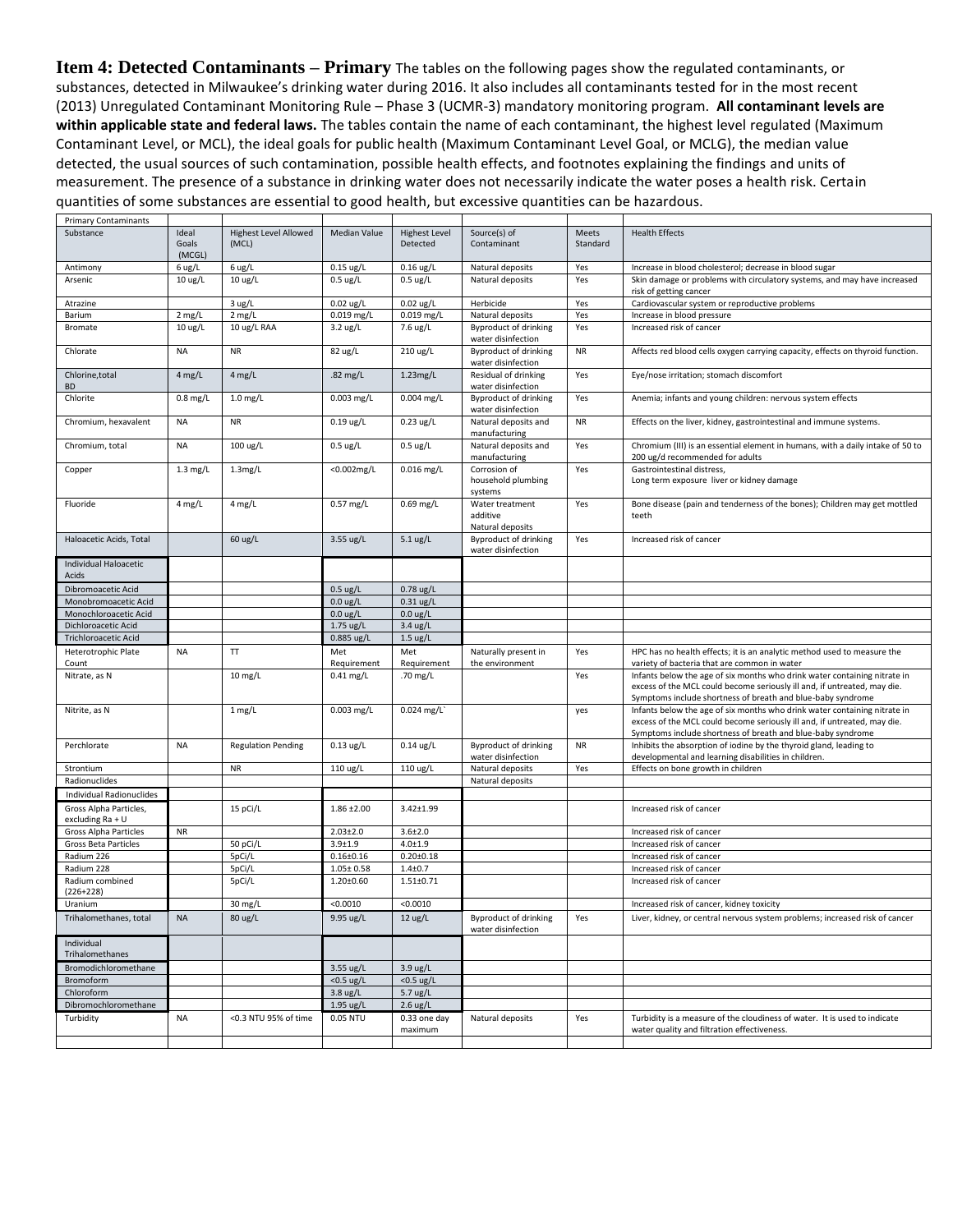| Substance                    | <b>Ideal Goals</b><br>(MCLG) | Higest Level<br>Allowed (MCL) | Median<br>Value     | Highest<br>Level<br>Detected | Source of Contaminant                                | Meets<br>Standard | <b>Health Effects</b>                                 |
|------------------------------|------------------------------|-------------------------------|---------------------|------------------------------|------------------------------------------------------|-------------------|-------------------------------------------------------|
| Aluminum                     | $0.2 \text{ mg/L}$           | $0.05 - 0.20$ mg/L            | $0.051$ mg/L        | $0.159$ mg/L                 | <b>Water Treatment</b><br>additive: Natural deposits | <b>NR</b>         | None in drinking water:<br>aesthetic quality of water |
| Chloride                     | $250 \text{ mg/L}$           | $250 \,\mathrm{mg/L}$         | $14.5 \text{ mg/L}$ | $23.5 \text{ mg/L}$          | Natural deposits and<br>road salts                   | <b>NR</b>         | None in drinking water:<br>aesthetic quality of water |
| Iron                         | $300 \text{ ug/L}$           | $300 \text{ ug/L} (S)$        | $4 \text{ ug/L}$    | $25 \text{ ug/L}$            | Natural deposits                                     | <b>NR</b>         | None in drinking water:<br>aesthetic quality of water |
| Manganese                    |                              | $50 \text{ ug/L}$ (S)         | $< 0.5$ ug/L        | $1.0 \text{ ug/L}$           | Natural deposits                                     | <b>NR</b>         | None in drinking water:<br>aesthetic quality of water |
| pH                           | <b>NA</b>                    | $6.5 - 8.5$ (S)               | 7.62                | 7.89                         | Naturally present in the<br>environment              | Yes               | None in drinking water:<br>aesthetic quality of water |
| Sulfate                      |                              | 500 mg/L $(S)$                | $28.0 \text{ mg/L}$ | $32.4 \text{ mg/L}$          | Natural deposits                                     | <b>NR</b>         | None in drinking water:<br>aesthetic quality of water |
| Total<br>dissolved<br>Solids | $500 \,\mathrm{mg/L}$        | $500 \,\mathrm{mg/L}$         | $180 \text{ mg/L}$  | $207 \text{ mg/L}$           | Aggregate of dissolved<br>minerals                   | <b>NR</b>         | None in drinking water:<br>aesthetic quality of water |
| Zinc                         |                              | $5 \text{ mg/L}$ (S)          | $< 0.01$ mg/L       | $0.06$ mg/L                  | Natural deposits<br>Metal plating                    | Yes               | None in drinking water:<br>aesthetic quality of water |

# **Item 4: Detected Contaminants – Secondary**

# **Lead and Copper Compliance Monitoring Results 2014**

| Lead and Copper | Action Level        | 90 <sup>th</sup> Percentile | Highest Level Detected |
|-----------------|---------------------|-----------------------------|------------------------|
| Copper $(2014)$ | $1300 \text{ ug/L}$ | 76 ug/L                     | $152 \text{ ug/L}$     |
| Lead (2014)     | $15 \text{ ug/L}$   | $<$ 1 ug/L                  | $12 \text{ ug/L}$      |

# **UCMR-3 Assessment Monitoring (2014)**

| <b>UCMR-3 Assessment</b><br>Monitoring | Median Value | <b>Highest Level</b><br>Detected | Source of Contaminants                                       | <b>Health Effects</b>                                                                                             |
|----------------------------------------|--------------|----------------------------------|--------------------------------------------------------------|-------------------------------------------------------------------------------------------------------------------|
|                                        |              |                                  |                                                              |                                                                                                                   |
| <b>Hexavalent Chromium</b>             | $0.16$ ug/L  | $0.18$ ug/L                      | Natural Deposits, Manufacturing                              | Effects on the liver, kidney, gastrointestinal and immune systems                                                 |
| Chlorate                               | 52.5 ug/L    | $160 \text{ ug/L}$               | <b>Natural Deposits</b>                                      | Affects red blood cells oxygen carrying capacity, effect on thyroid function                                      |
| Chromium                               | $0.25$ ug/L  | $0.30 \text{ ug/L}$              | Natural Deposits, Manufacturing                              | Chromium (III) is an essential element in humans, with a daily intake of 50<br>to 200 ug/L recommended for adults |
| Cobalt                                 | $<$ 1.0 ug/L | $<$ 1.0 ug/L                     | <b>Natural Deposits</b>                                      | Possible fetal development, possible human carcinogen                                                             |
| Molybdenum                             | $<$ 1.0 ug/L | $1.2 \text{ ug/L}$               | <b>Natural Deposits</b>                                      | Toxic to animals at very high concentrations                                                                      |
| Strontium                              | 120 ug/L     | 120 ug/L                         | Natural Deposits                                             | Effects on bone growth in children                                                                                |
| Vanadium                               | $0.285$ ug/L | $0.33 \text{ ug/L}$              | Natural Deposits, Manufacturing                              | Gastrointestinal symptoms                                                                                         |
| perfluorobutanesulfonic acid           | <b>ND</b>    | <b>ND</b>                        | Waterproofing, textile manufacturing                         | Effects of blood, liver and kidneys                                                                               |
| perfluoroheptanoic acid                | <b>ND</b>    | <b>ND</b>                        | Waterproofing, textile manufacturing                         | Effects of blood, liver and kidneys                                                                               |
| perfluorohexanesulfonic acid           | <b>ND</b>    | <b>ND</b>                        | Waterproofing, textile manufacturing                         | Effects of blood, liver and kidneys                                                                               |
| perfluoroctanoic acid                  | <b>ND</b>    | <b>ND</b>                        | Waterproofing, textile manufacturing                         | Effects of blood, liver and kidneys                                                                               |
| perfluoronanoic acid                   | <b>ND</b>    | <b>ND</b>                        | Waterproofing, textile manufacturing                         | Effects of blood, liver and kidneys                                                                               |
| perfluorooctanesulfonic acid           | <b>ND</b>    | <b>ND</b>                        | Waterproofing, textile manufacturing                         | Effects of blood, liver and kidneys                                                                               |
| 1.4-dioxane                            | <b>ND</b>    | <b>ND</b>                        | Manufacturing of paint and solvents                          | Likely to be carcinogenic                                                                                         |
| Chlorodifluoromethane                  | <b>ND</b>    | <b>ND</b>                        | Refrigerant                                                  | Cardiac effects                                                                                                   |
| chloromethane                          | <b>ND</b>    | <b>ND</b>                        | Byproduct of water disinfection,<br>manufacturing            | Central nervous system effects                                                                                    |
| 1.3-butadiene                          | <b>ND</b>    | <b>ND</b>                        | Plastic manufacturing                                        | Increase cancer risk                                                                                              |
| bromochloromethane                     | <b>ND</b>    | <b>ND</b>                        | Byproduct of water disinfection, Fire<br>extinguishing agent | May be toxic to kidneys, lungs, liver, respiratory tract, skin, eyes and<br>central nervous system                |
| Bromomethane                           | <b>ND</b>    | <b>ND</b>                        | Fumigant                                                     | Increase cancer risk                                                                                              |
| 1,1 Dichloroethane                     | <b>ND</b>    | <b>ND</b>                        | Plastic manufacturing                                        | Increase cancer risk                                                                                              |
| 1,2,3-trichloropropane                 | <b>ND</b>    | <b>ND</b>                        | Solvents, pesticide manufacturing                            | Increase cancer risk                                                                                              |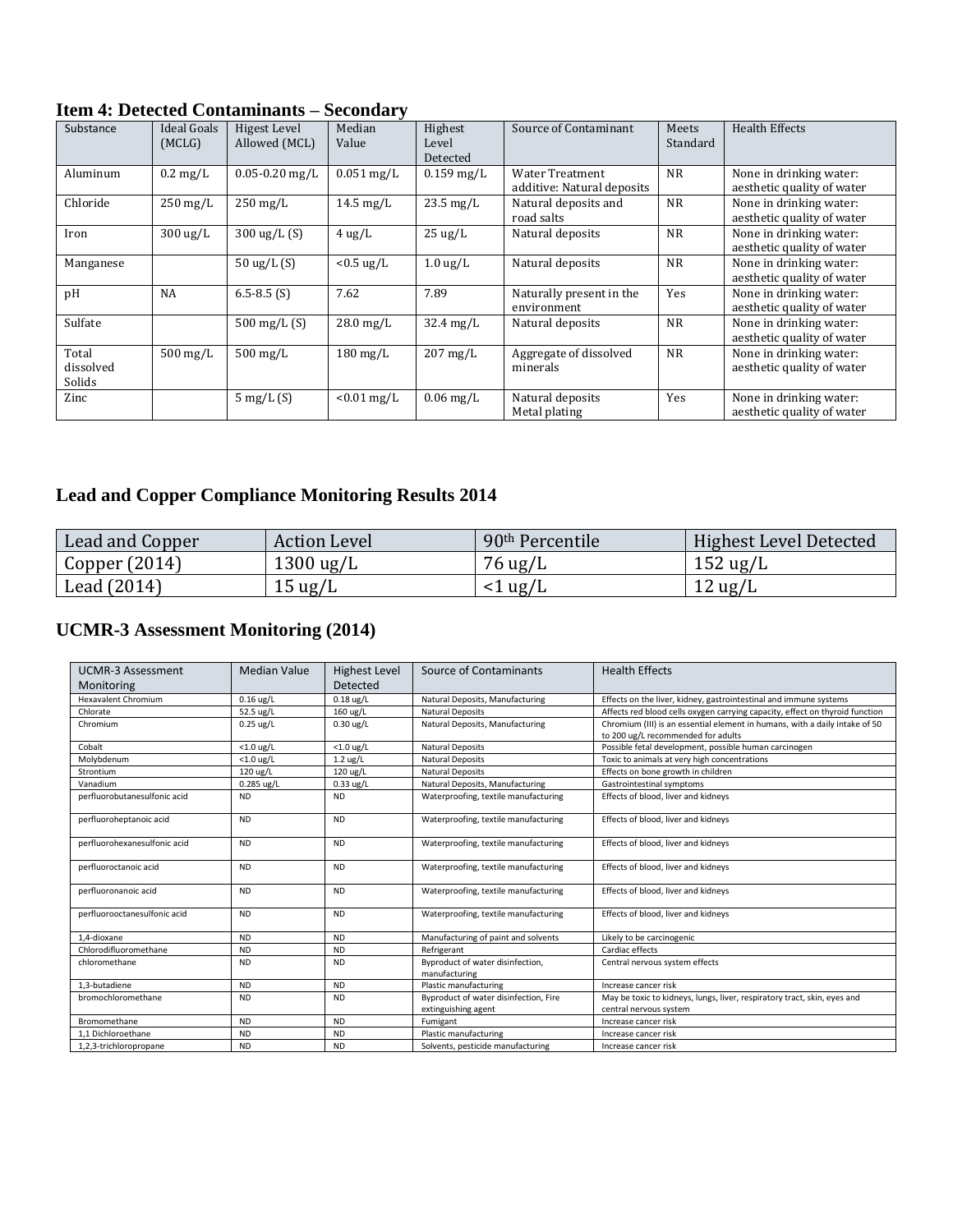**Item 5: Information on monitoring for** *Cryptosporidium***, Radon, and Other Contaminants (if detected)** *Cryptosporidium* was not detected in any of 24 source water samples during 2016. There were no detections of *Cryptosporidium* in the finished water in 2016.

The table below shows the unregulated substances detected in Milwaukee's drinking water during 2016. Any known possible health effects for these substances are listed in the table. A complete list of over 500 substances tested for can be found at [http://city.milwaukee.gov/ImageLibrary/Groups/WaterWorks/files/UndetectedChemicalContaminants-](http://city.milwaukee.gov/ImageLibrary/Groups/WaterWorks/files/UndetectedChemicalContaminants-TreatedWater.pdf)[TreatedWater.pdf](http://city.milwaukee.gov/ImageLibrary/Groups/WaterWorks/files/UndetectedChemicalContaminants-TreatedWater.pdf) 

| Substance                    | Range of values detected | <b>Source of Substance</b>                                                                                                        | <b>Health Effects</b>                                                         |
|------------------------------|--------------------------|-----------------------------------------------------------------------------------------------------------------------------------|-------------------------------------------------------------------------------|
| Acesulfame-K                 | 30 <sub>ng</sub>         | Artifical sweetner                                                                                                                | None proposed for human                                                       |
| Ammonia, <sup>1</sup> as N   | $0.02 - 0.66$ mg/L       | Disinfection with chloramines; wastes; fertilizers and natural processes                                                          | None proposed for human but toxic for aquatic life                            |
| Boron <sup>2</sup>           | $18 \text{ ug/L}$        | Naturally occuring; borax mining and refining; boric acid manufacturing Stomach, liver, kidney or central nervous system problems |                                                                               |
| <b>Bromide</b>               | 25 ug/L - 62 ug/L        | Naturally occuring                                                                                                                | None from drinking water                                                      |
| Bromochloroacetonitrile      | $0.6 - 1.3$ ug/L         | Byproduct of drinking water disinfection                                                                                          | Increased risk of cancer                                                      |
| Calcium                      | $34 \text{ mg/L}$        | Naturally occuring                                                                                                                | None from drinking water                                                      |
| Chloropicrin                 | $<$ 0.5 - 1.5 ng/L       | Fungicide, herbicide, insecticide and nematicide                                                                                  | Eye/nose irritation; stomach discomfort                                       |
| <b>DEET</b>                  | $15 \text{ ng/L}$        | Insect repellant                                                                                                                  | None proposed for human, slightly toxic to birds, fish, aquatic invertebrates |
| Desethylatrazine             | $<$ 0.1 - 0.1 ng/L       | Herbicide                                                                                                                         | Endocrine disruptror                                                          |
| Dibromoacetonitrile          | $<$ 0.5 - 1.7 ng/L       | Byproduct of drinking water disinfection                                                                                          | Eye/nose irritation                                                           |
| Dichloroacetonitrile         | $<$ 0.5 - 3.3 ng/L       | Byproduct of drinking water disinfection                                                                                          | Increased risk of cancer                                                      |
| 1,1-Dichloropropanone        | $<$ 0.5 - 0.8 ng/L       | Byproduct of drinking water disinfection                                                                                          | Increased risk of cancer                                                      |
| Erucylamide                  | $3.3 \text{ ug/L}$       | Manufacturing of paints, surfactants and lubricants.                                                                              | Gastrointestinal symptoms                                                     |
| Gallium                      | $<$ 1.0 - 1.0 ug/L       | Electronics manufacturing                                                                                                         | Damage to liver and kidneys, may affect nervous system and lungs.             |
| Lithium                      | $2 \text{ ug/L}$         | Naturally occuring                                                                                                                | Affects to thyroid function                                                   |
| Magnesium                    | $12 \text{ mg/L}$        | Naturally occuring                                                                                                                | None from drinking water                                                      |
| Nickel                       | $<$ 1.0-3.2 ug/L         | Naturally occuring                                                                                                                | None from drinking water                                                      |
| N-Nitrosodiethylamine (NDEA) | $<$ 2.0 - 2.3 ng/L       | Rubber, leather, pesticide and dye manufacturing                                                                                  | None in drinking water.                                                       |
| Silica                       | $1.8 - 2.0$ mg/L         | Naturally occuring                                                                                                                | Effects on liver, increased cancer risk                                       |
| Sucralose                    | 32-36 ng/L               | Artifical sweetner                                                                                                                | None from drinking water                                                      |
| <b>Total Organic Carbon</b>  | $1.1 - 1.7$ mg/L         | Naturally present in the environment                                                                                              | None proposed for human                                                       |
| <b>Total Solids</b>          | 150 - 260 mg/L           | Measure of solid materials in water                                                                                               | Total organic carbon has no health effects.                                   |
| 1,1,1-Trichloropropanone     | $<$ 0.5 - 2.0 ug/l       | Byproduct of drinking water disinfection                                                                                          | None from drinking water                                                      |
|                              |                          |                                                                                                                                   | Increased risk of cancer                                                      |
|                              |                          |                                                                                                                                   |                                                                               |

# **Item 6: Compliance with Other Drinking Water Regulations**

The Brown Deer Water Utility had no monitoring violations in 2016. However, Brown Deer Water purchases its water from the Milwaukee Water Works and they had one monitoring violation or Notice of Non-Compliance, of the Safe Drinking Water Act in 2016. The Notice of Non-Compliance was issued by the Wisconsin Department of Natural Resources. Although MWW properly collected the 2016 3rd quarter disinfection by-product (DBP) compliance samples, the temperature of one of the six samples exceeded the acceptable temperature for analysis when the sample arrived at the analytical laboratory. MWW was not able to complete a replacement sample within the designated sampling interval. Even though the results of the other five samples were fine, DNR regulations considers that the samples were not collected. MWW was therefore found to be in violation of monitoring regulations. The results of the samples that were analyzed were much lower than the acceptable concentration limits for DBPs, as they always are for the Milwaukee water system. (DBPs are very low in MWW's treated water due to the high quality of the Lake Michigan source water and the use of ozone as the primary disinfectant in their water treatment processes.) MWW remains committed to providing the cleanest and safest tap water that they can to all their customers.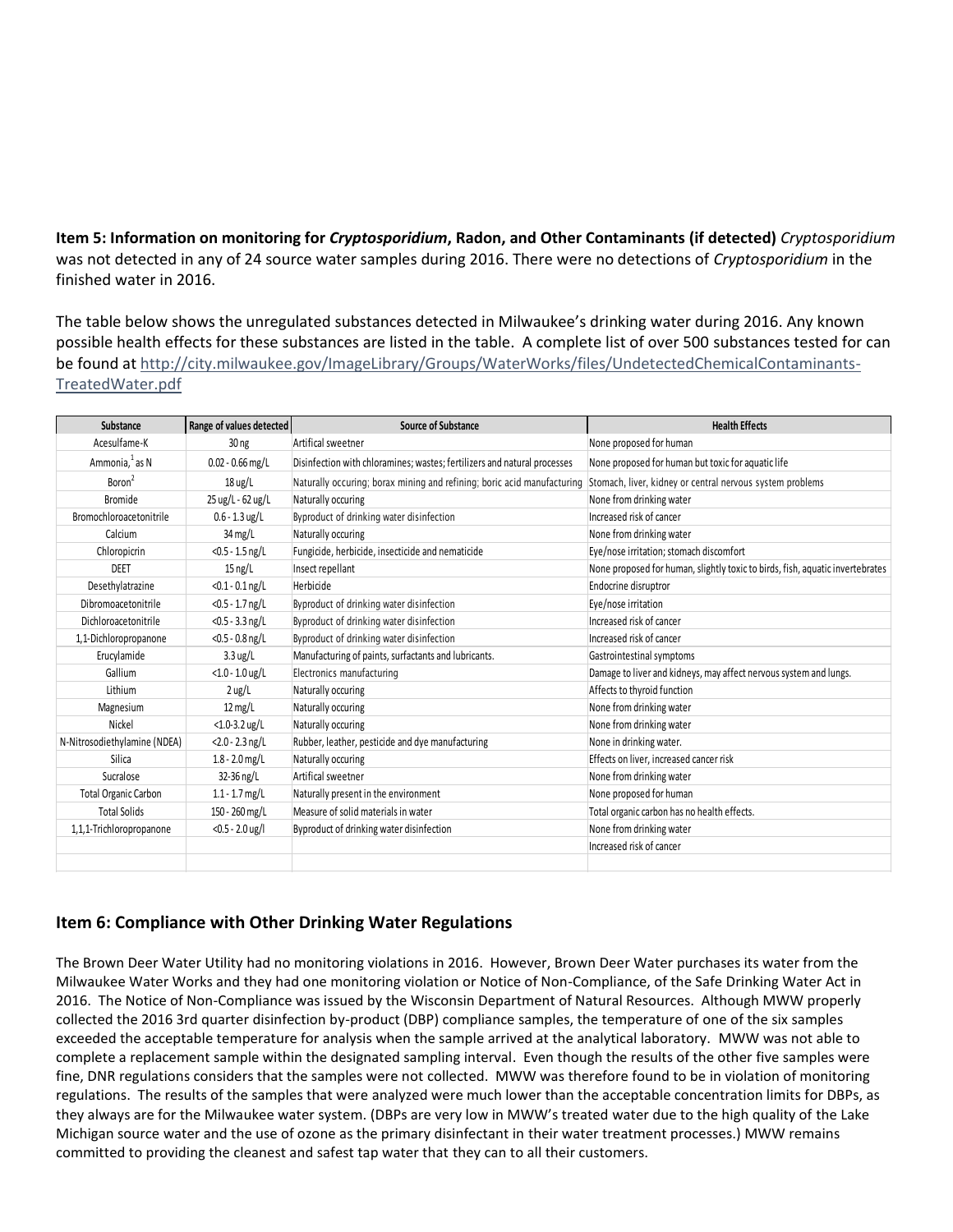## **Item 8: Required Educational Information**

As water flows through rivers and lakes and over land surfaces, naturally occurring substances may be dissolved in the water that reaches Lake Michigan. These substances are referred to as contaminants. Surface water sources may be highly susceptible to contaminants. Surface water is also affected by animal and human activities. Read the [DNR Source Water Assessment for](http://city.milwaukee.gov/ImageLibrary/Groups/WaterWorks/files/milwaukee.pdf)  [Milwaukee.](http://city.milwaukee.gov/ImageLibrary/Groups/WaterWorks/files/milwaukee.pdf) Contaminants that may be present in source water include microbial contaminants such as viruses, protozoa and bacteria; inorganic contaminants such as salts and metals, pesticides and herbicides, organic chemical contaminants, and radioactive contaminants.

To ensure that tap water is safe to drink, the EPA prescribes regulations which limit the amount of certain contaminants in water provided by public water systems. Drinking water, including bottled water, may reasonably be expected to contain at least small amounts of some contaminants. The presence of contaminants does not necessarily indicate that the water poses a health risk. More information about contaminants and potential health effects can be obtained by calling the Environmental Protection Agency's Safe Drinking Water Hotline, (800) 426-4791. The table of contaminants detected by the Milwaukee Water Works is on pages 3-4 of this report.

#### **Health Precautions**

Some people may be more vulnerable to contaminants in drinking water than the general population. Immunocompromised persons such as persons with cancer undergoing chemotherapy, persons who have undergone organ transplants, people with HIV/AIDS or other immune system disorders, some elderly, and infants can be particularly at risk from infections. These people should seek advice about drinking tap water from their health care providers. EPA/ Centers for Disease Control (CDC) guidelines on appropriate means to lessen the risk of infection by *Cryptosporidium* and other microbial contaminants are available from the Environmental Protection Agency's Safe Drinking Water Hotline at

(800) 426-4791, and the CDC a[t cdc.gov/parasites/crypto.](http://www.cdc.gov/parasites/crypto/)

## *Cryptosporidium*

*Cryptosporidium* is a microscopic protozoan that when ingested, can result in diarrhea, fever, and other gastrointestinal symptoms. In collaboration with the Milwaukee Health Department, MWW considers *Cryptosporidium* detection a priority, and since 1993, they have continued to test source and treated water for *Cryptosporidium*. The organism is found in many surface water sources (lakes, rivers, streams) and comes from human and animal wastes in the watershed. The risk of *Cryptosporidium* from drinking water in Milwaukee has been reduced to extremely low levels by an effective treatment combination including ozone disinfection, coagulation, sedimentation, biologically active filtration, and chloramine disinfection.

The Milwaukee Water Works provides a brochure based on EPA and CDC guidelines on appropriate means to lessen the risk of infection by *Cryptosporidium*. Obtain a copy from Milwaukee Water's Customer Service Center, (414) 286-2830, or at [milwaukee.gov/water,](http://milwaukee.gov/water/about/WaterQuality.htm) click on Water Quality at the top, and scroll down to Resources, choose "Information for Persons with [weakened immune systems](http://city.milwaukee.gov/ImageLibrary/Groups/WaterWorks/files/WeakImmuneSystemEng_web_910.pdf)."

## *Lead and Copper*

Lead is not found in Brown Deer's source water, Lake Michigan, and it is not found in our treated drinking water. Lead may enter drinking water at a house or building if it dissolves from materials and components associated with service lines and home plumbing, especially when water stands unused for several hours. To prevent lead from dissolving into the water, Milwaukee Water Works add phosphate that forms a protective coating inside pipes. This corrosion control protection has been provided by Milwaukee Water since 1996 to meet EPA standards.